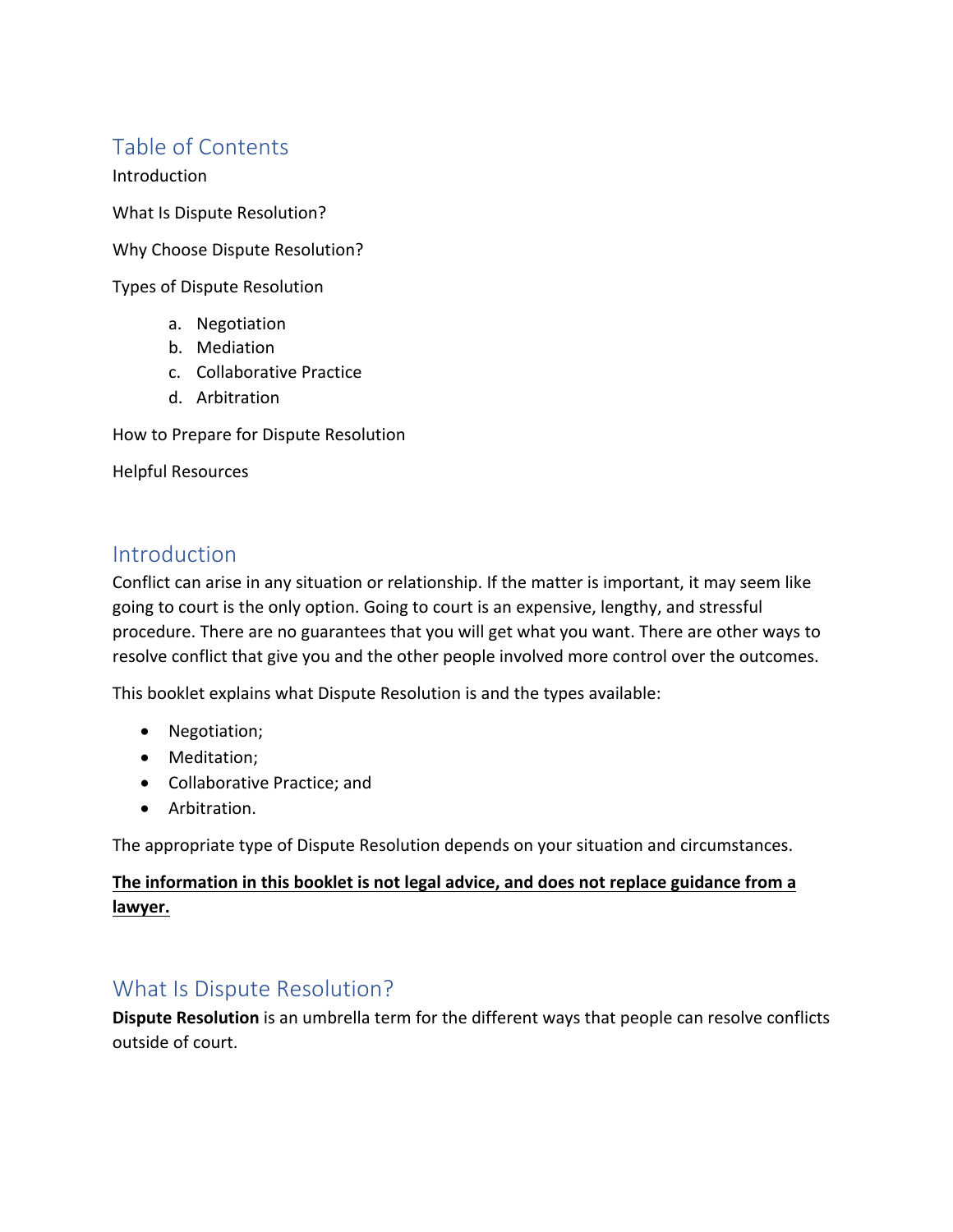Dispute Resolution allows all the **parties** (the people involved) to talk about what happened, how it affected them, and what is important to them in the future. Often, talking about the issue in a safe, respectful atmosphere can help the parties come to an agreement.

Dispute Resolution can be voluntary or mandatory. **Voluntary** is when you choose to do it. **Mandatory** is when you must do it, like if you are ordered to by the court or directed to by an employer.

This booklet explains the following dispute resolution methods: negotiation, mediation, restorative justice circles, collaborative practice, and arbitration. There may be more dispute resolution methods available to you, such as restorative justice circles.

In this booklet, the people directly involved in a conflict are called the "party" or "parties." For example, if Gina, Melissa, and Jacob are in a conflict over an access road to the beach, each person is a "party" to the conflict.

# Why Choose Dispute Resolution?

Dispute Resolution can be less expensive and more time efficient than going to court. In negotiation, mediation, and collaborative practice:

- Everyone has a chance to talk about the issues in the conflict and how the conflict has affected them;
- Everyone participates in finding a solution;
- The solution is more likely to address everyone's needs and situation;
- The process is more private and collaborative than going to court;
- Parties may improve relationships and communication.

If you are considering dispute resolution, ask yourself:

- Is it safe for me to communicate with the other party or parties?
- Am I willing to work toward a collaborative outcome rather than winning or losing?
- If we come to an agreement, can I commit to following it?
- Have I considered the different types of dispute resolution and decided which is best for my situation?
- Are the other parties willing to try out-of-court options?

If you answered yes to these questions, you may find dispute resolution helpful.

If there is abuse, violence, or a power imbalance between parties, dispute resolution may not be appropriate.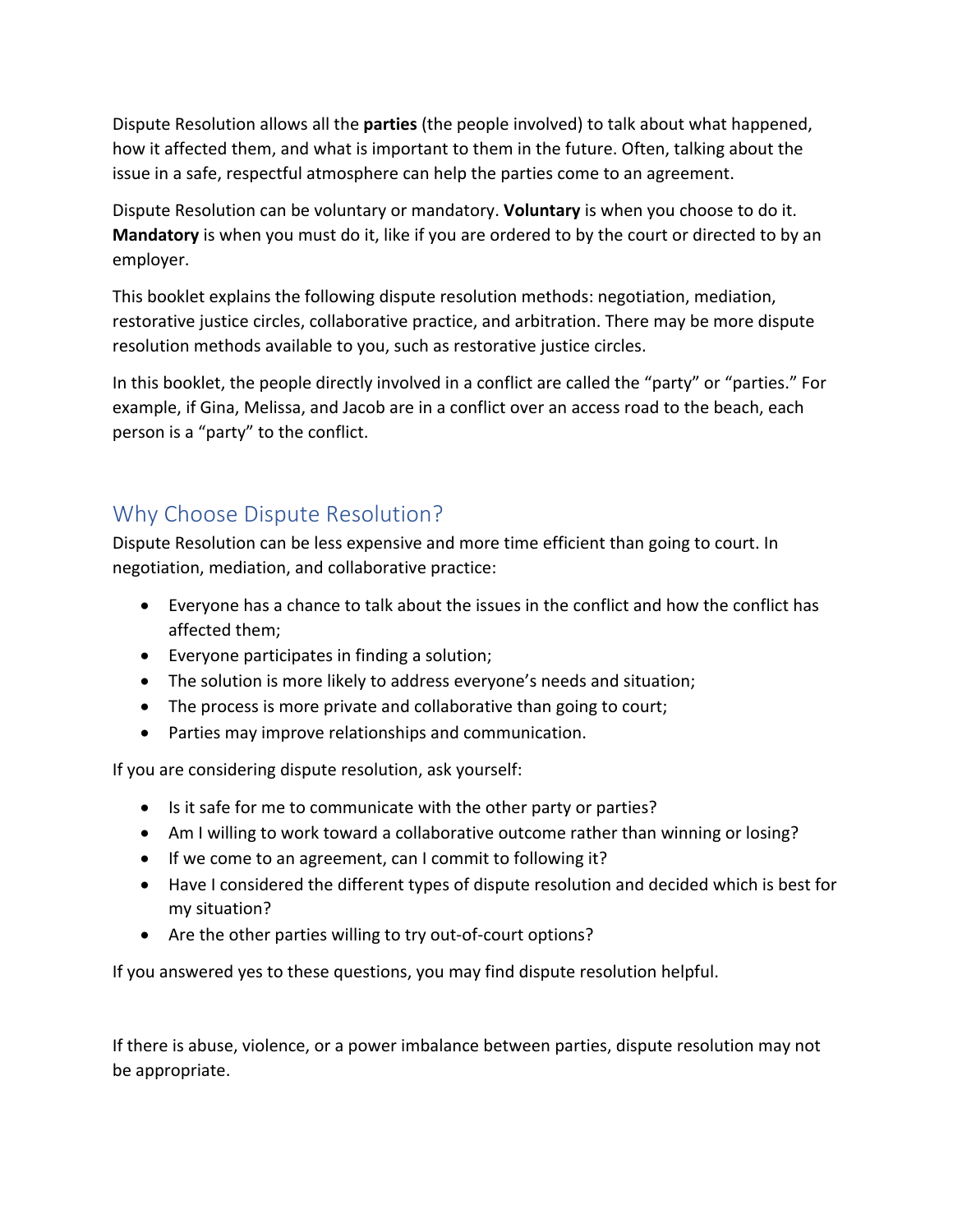# **Types of Dispute Resolution**

# Negotiation

Negotiation is direct or indirect discussion between parties to try to resolve an issue. Negotiation is an option available to everyone. Sometimes the people involved in the negotiation will work together directly, without help from anyone else. Sometimes a person will hire someone, such as a lawyer, to act in their place.

Everyone uses negotiation in different parts of their life. For example, a child may ask if they may sleep over at a friend's house. The child and the parent will discuss the idea and come to an agreement with conditions like the child finishing their homework first. Other examples are when you negotiate interest rates with your bank or your pay with an employer.

# Mediation

Mediation is a process to resolve conflict between two or more parties. The process is confidential, and anything said in mediation cannot be used against parties later. Mediation involves you, the other person(s) and a mediator. The mediator takes a neutral and impartial role in the process. The mediator helps the parties to find a solution by helping them to explore the underlying issues and then helping them to find an agreement that all parties are satisfied with.

Usually, the mediator will meet with each person individually before the mediation begins. In this meeting, the mediator will explain the mediation process and ask you questions about your experience and the conflict. The meeting is meant to help you identify what your interests are and prepare you to communicate in the actual mediation process.

Once the mediator has met with everyone, they will think about whether mediation is appropriate in the situation. If the mediator and the parties agree that mediation is safe and appropriate, they will prepare for the mediation. Each party may be asked to take part in more sessions alone with the mediator as part of the preparation.

Once everyone is prepared, mediation begins. All parties and the mediator meet together. Most mediators work with you and the other  $person(s)$  to create communication guidelines. These can include agreements about confidentiality, respect, and other issues that will help everyone feel safe. The mediator guides everyone through the mediation process and makes sure everyone has a chance to speak and participate.

The goal of the mediation is to:

• Provide a space for parties to share what they have been experiencing with regards to the conflict: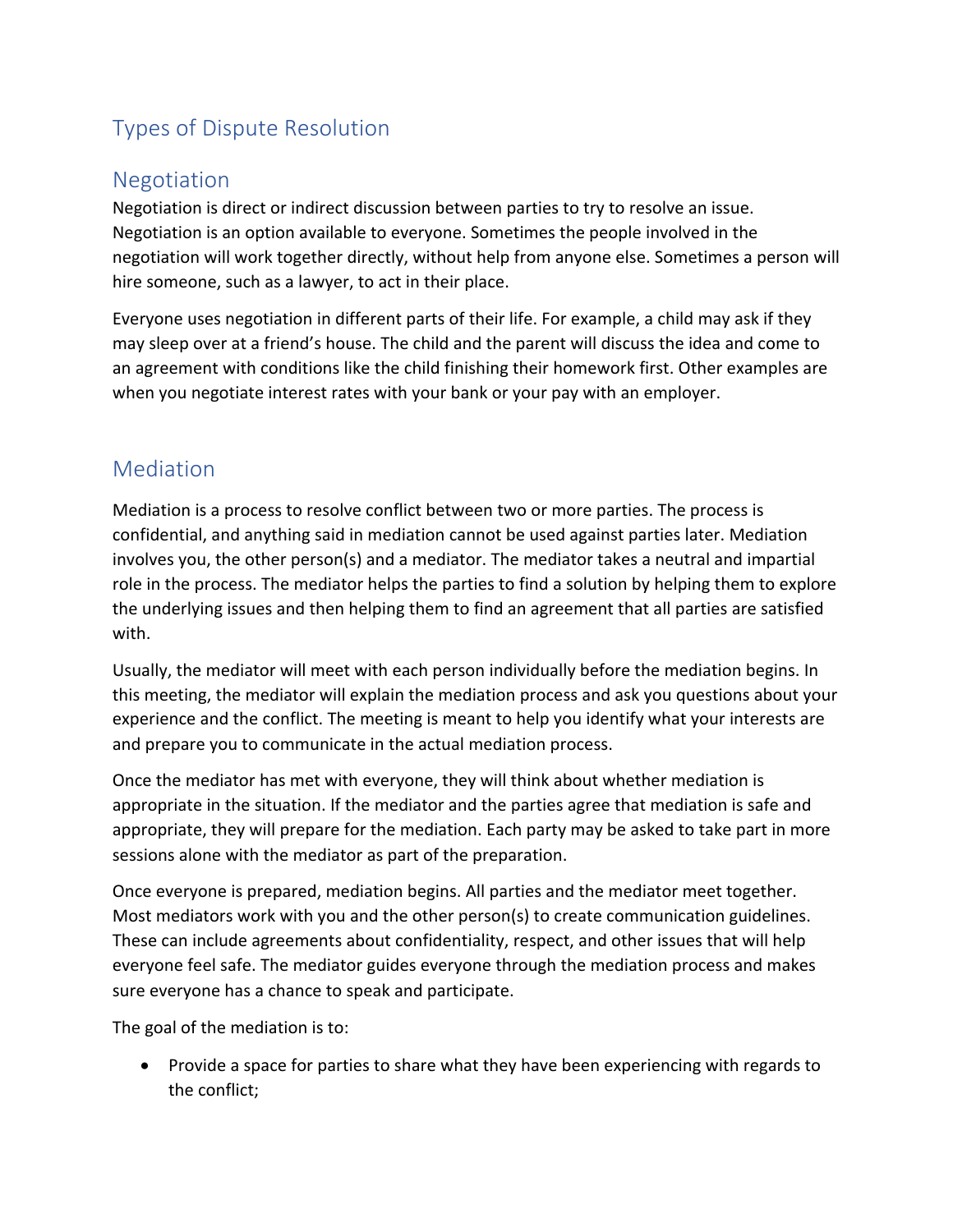- Express their needs; and
- Eventually come to an agreement that both parties are satisfied with.

Once the mediation process is complete, a written agreement will be prepared for you to sign that summarizes the agreements you have reached. This agreement must be acceptable to everyone. It is up to you and the other parties to put the agreement into effect.

Mediation is usually a voluntary process, which means everyone must agree to take part. However, the court may order mediation in some cases.

### **What is the role of the mediator?**

The mediator guides parties through the process of mediation and ensures all parties can participate. Sometimes, you may hear a mediator talk about how they are "neutral" or "impartial." This means they do not take sides or judge that anyone is right or wrong. They are there to be helpful and guide the discussion. If a mediator does not believe they can be neutral, they will suggest you find another mediator.

The mediator does not make any decisions for you. The mediator does not enforce any agreements the parties make. The mediator does not determine blame or make judgements.

#### **Will I still need a lawyer?**

Mediation is not a legal process. Many people come to agreements without using a lawyer. Sometimes, hiring a lawyer is appropriate. There may be times during the mediation when the mediator will recommend that parties seek legal advice about an issue before continuing.

Sometimes, the parties will hire lawyers to finalize the agreement created during mediation. A lawyer can ensure that your rights are protected, that you understand the agreement, and that the laws of the province are being followed.

If you understand the agreement and it is legally accurate, it can be made binding. Once the agreement is written, signed, and witnessed, it becomes a legally binding contract.

#### **Is mediation final?**

Generally, a mediated agreement is final. In some cases, such as in some family law cases, the parties may agree that an agreement in mediation is not considered final. An agreement may include a piece that check-ins happen over a period of time to ensure the terms still reflect the needs of the parties. For example, in parenting time, circumstances can change over time as children age and agreements may need to be revisited with the help of a mediator again.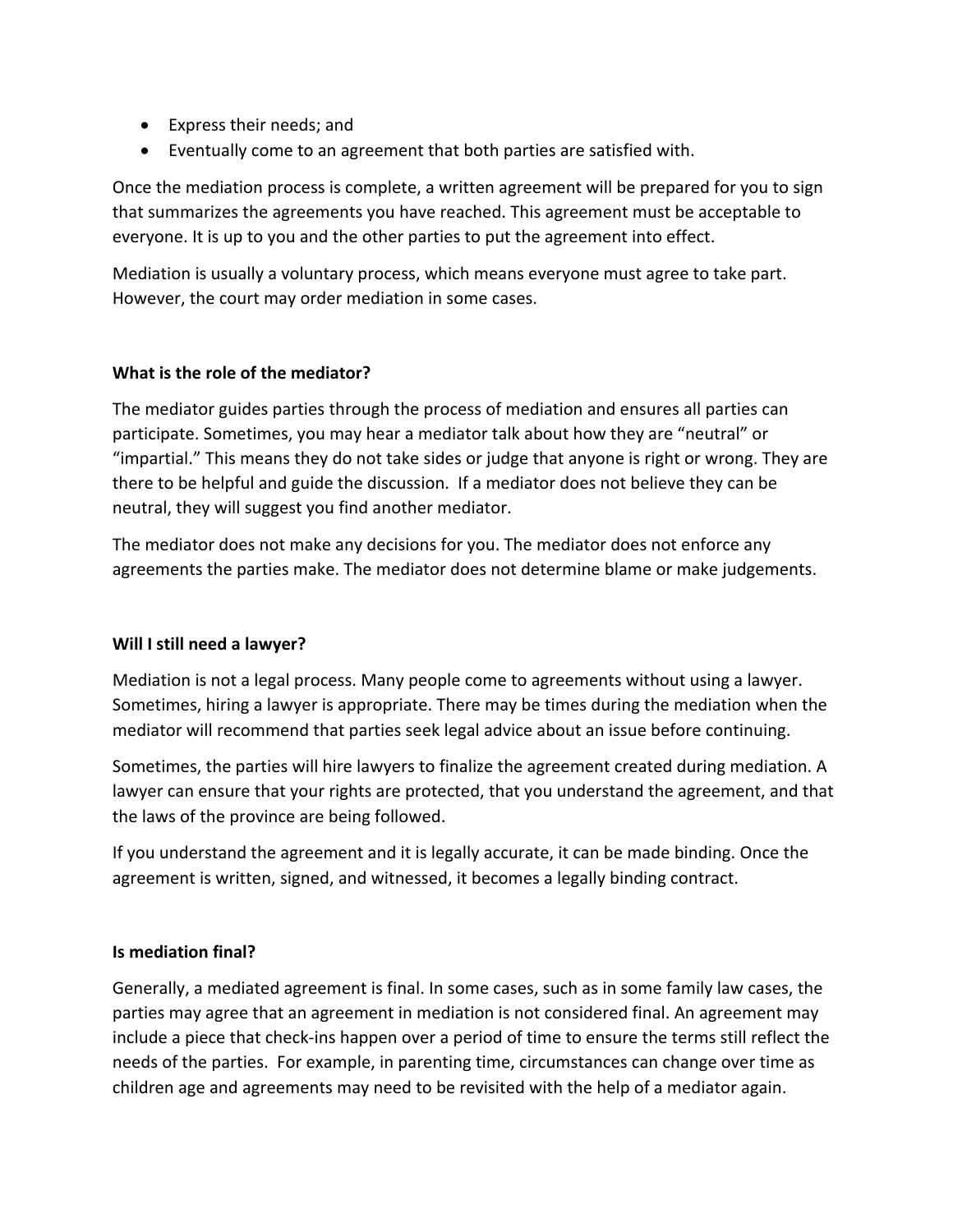You may be able to come up with a new agreement with the help of a mediator. Many mediation agreements state that if new conflicts come up, either party can ask to go back to mediation and the other will attend.

#### **Child-Focused Family Mediation**

The Family Law Centre offers free meditation to help parents agree on parenting time and decision-making responsibility. Call 902-368-6928.

# Collaborative Practice

The goal of collaborative practice is an agreement between the parties. Parties create solutions that best meet their needs.

In collaborative practice, each party works with their own lawyer, and often a financial specialist and a family professional. Family professionals include social workers, psychologists, child specialists or other specialists that the parties believe would be helpful. Each party may use the same financial specialist and family professional, who is neutral and will not take sides, or you may each have your own. This is your collaborative team.

The collaborative practice process involves a series of meetings, with both parties, the lawyers and other members of the team as needed. In these meetings, everyone works together to resolve the conflict in a way that allows parties to have control over the outcome. The parties' lawyers advise their clients and guide them through the process.

All parties must commit to settling all issues without going to court and to exchange information freely to come to an agreement. The parties must also agree to be respectful to each other during the process.

Everyone, including the lawyers, signs a legally binding contract saying that you will not take the case to court while you are in the collaborative practice process. If the process breaks down, none of the collaborative team members involved can take part in the court case. Each party would have to hire new lawyers and other professionals to represent them in court or to provide services.

The collaborative practice contract clearly states that any information from the process cannot be used as evidence in court. This means you may speak openly during the process about the problems you are facing without fear that what you share could be used as evidence against you later. There are some exceptions. For example, when there is evidence that a child is in danger, Child Protection Services must be notified.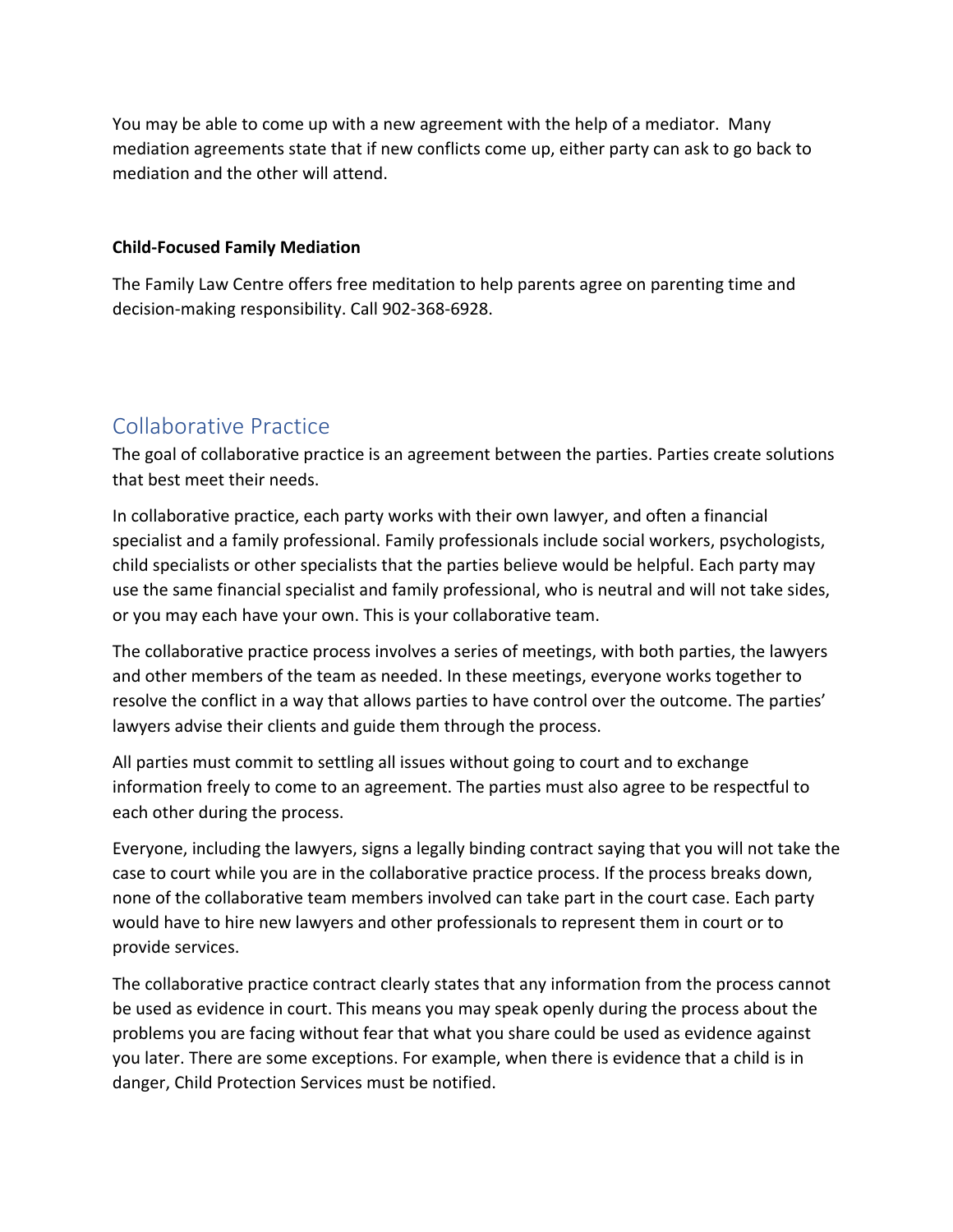### **What is the role of collaborative practice professionals?**

Collaborative practice professionals are trained to help parties find common ground, understand each other's concerns, and come to an agreement. These professionals will represent your interests but will also listen to the other parties' interests too. The other parties' team members will represent their interests and will also listen to you. The lawyers will help parties exchange information and explore all options. The lawyers can help:

- Draft legal documents;
- Give legal advice; and
- $\bullet$  Explain the law.

### **Is an agreement made through collaborative practice legally binding?**

If all parties sign the agreement before witnesses, the agreement is legally binding. It is important that each party fully understands the agreement and the consequences of the agreement before signing.

## Arbitration

In arbitration, the parties involved select an arbitrator. The arbitrator is usually an experienced professional who is trained to review the evidence and make a decision. Sometimes the conflict can involve very technical matters. One of the strengths of arbitration is that parties can choose an arbitrator who is trained in different areas of law or a technical area. If you cannot agree on an arbitrator, you may each choose one and those arbitrators will choose a third arbitrator to create a panel.

The parties agree in advance to abide by the arbitrator's or panel's decision. They participate in a formal hearing where all sides can present evidence and give testimony. Once arbitration is complete, the arbitrator will give a written decision. This decision is usually final and binding, but sometimes parties will agree to take part in non-binding arbitration. The courts rarely reexamine an arbitrator's decision.

Arbitration can be voluntary, court ordered, or mandatory. Arbitration is most used for resolution of:

- Labour disputes (between workers or between workers and employers); and
- Commercial disputes (between companies).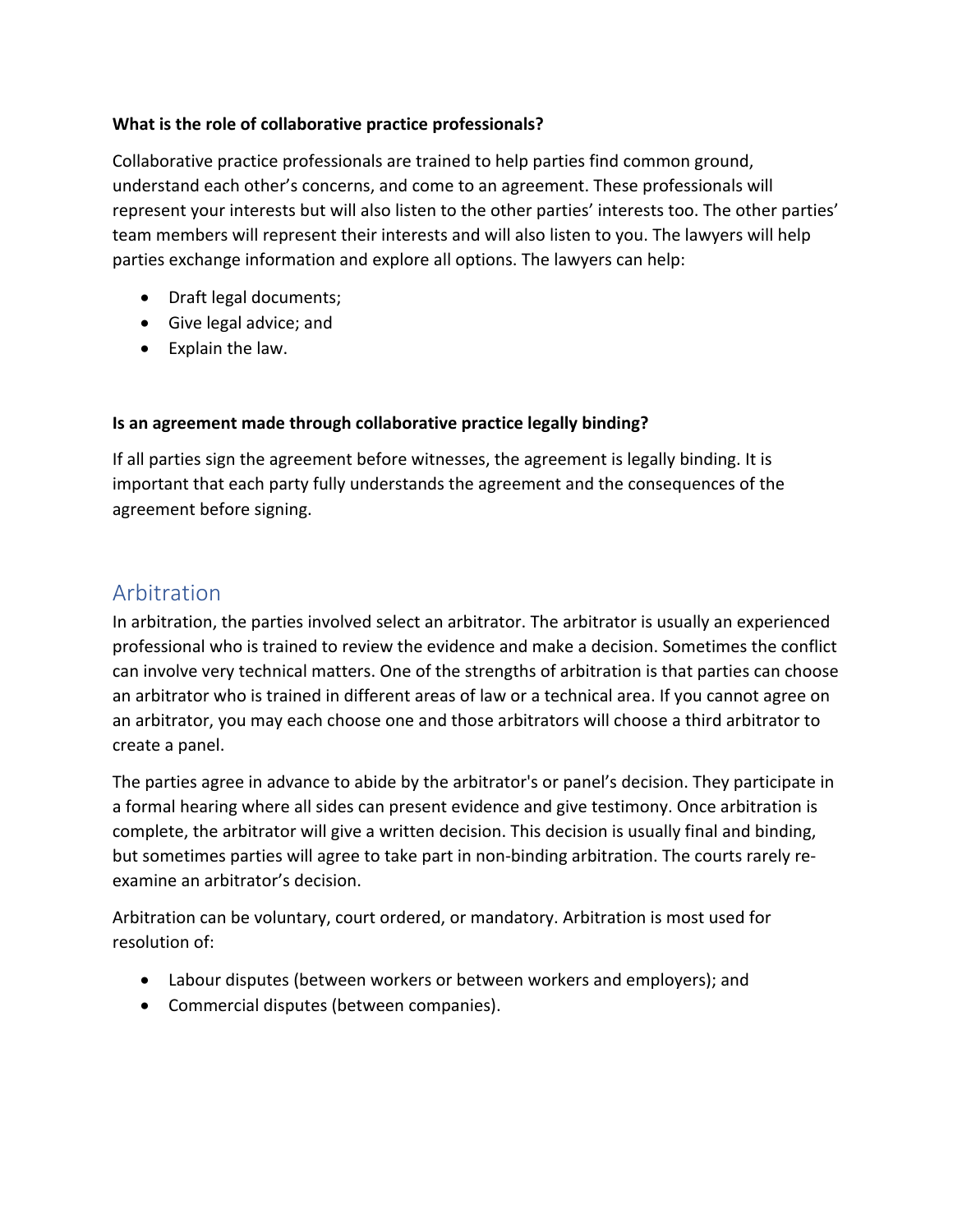# Getting Ready for Dispute Resolution

It is important that you think carefully about who needs to be involved in your dispute resolution process. You also need to be able to clearly state what the issues are and what needs to be resolved.

All parties must agree on which dispute resolution process to use. They also must agree on which neutral professional will help them with the process.

When you contact different professionals, be sure to ask:

- Do they have specialized training in dispute resolution and/or facilitated processes?
- Do they understand the type of issue/conflict we are facing?
- Will they be neutral?
- Do they offer flexibility in meeting times and location?
- Did they explain their practice of dispute resolution?
- Did they ask questions about our situation to see if their practice of dispute resolution is right for us?

### How to participate in mediation and collaborative practice

In mediation and collaborative practice processes, the goal is for parties to work together to come to a resolution. The goal is a solution that works for everyone. The focus is on understanding the needs of all the parties and finding creative ways to meet both parties' needs. 

Some suggestions:

- Try to express what is important to you, rather than what you believe the solution is. For example, I may say that I must have the majority of parenting time. What actually matters to me is that the children have stability and a regular routine. Having the majority of parenting time may be one way to achieve that, but there are also other ways.
- Make sure you speak only for yourself. Bringing other people's opinions or views into the conversation can be confusing or misleading.
- When the other party speaks, listen closely, and try to understand their perspective and feelings.
- Remember that over 90% of communication is through "body language" and tone of voice. Try to maintain an open and positive posture, facial expression, and tone of voice.
- Rather than focusing on who is right and who is wrong, try to focus on understanding each other's perspectives and finding creative ways to resolve the conflict.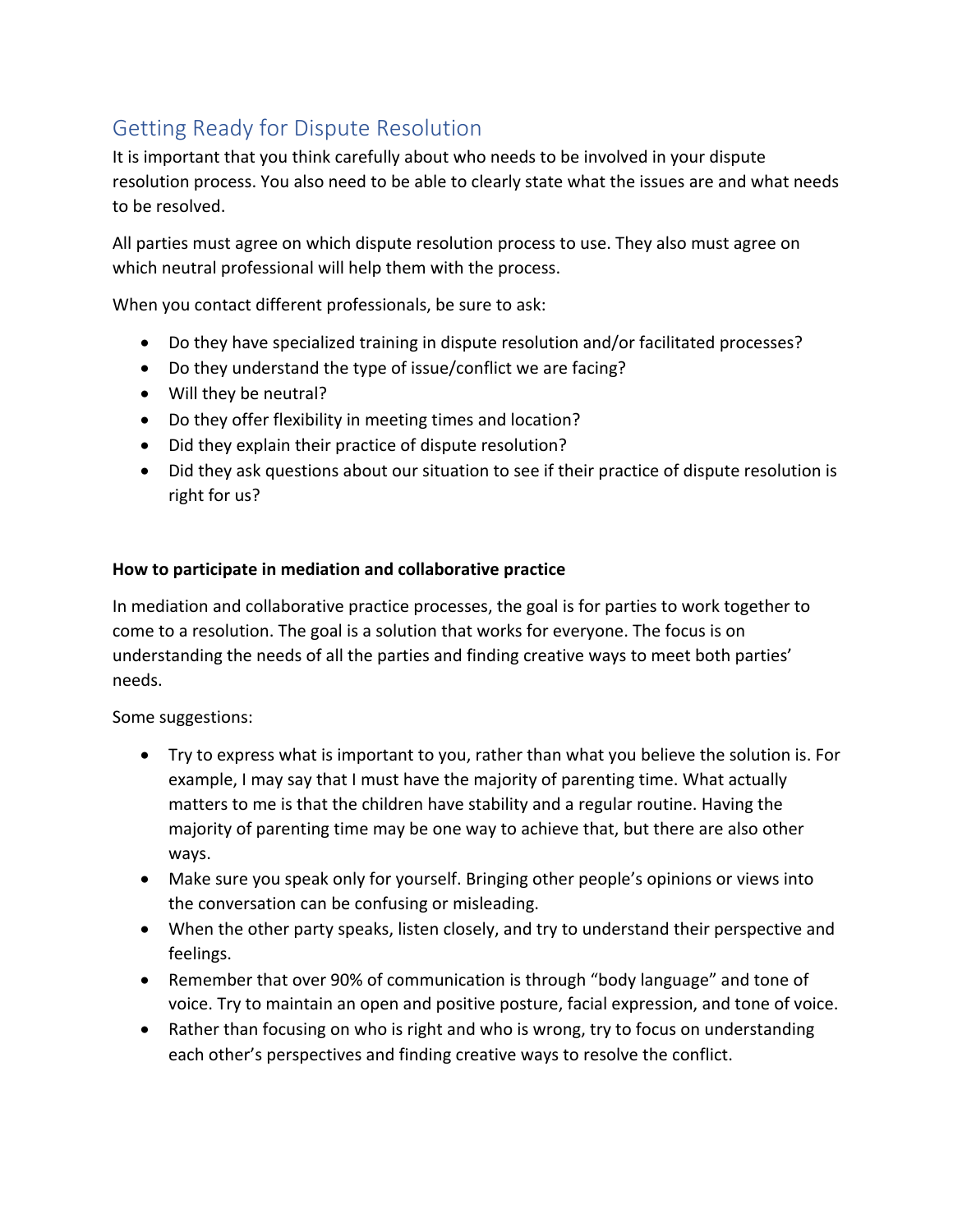Practice how you will talk about the conflict and what matters to you most with someone you trust. You may get valuable insight and feedback.

### **How to participate in arbitration**

Arbitration is more focused on facts than relationships. In arbitration, it is more important to clearly state facts and present evidence when it is your turn.

Remember to:

- Be polite;
- Be clear;
- Avoid rambling;
- Prepare your evidence and witnesses;
- Be organized;
- Follow the rules set by the arbitrator.

## What if Dispute Resolution Fails?

If your attempts to resolve the conflict fail, you may want to discuss using a different form of dispute resolution. For example, if mediation fails, the parties may decide to go to arbitration. You may also wish to contact a lawyer for legal advice.

Taking your dispute to court is the last resort.

The Lawyer Referral Service is administered by Community Legal Information. If you are eligible for the service, you may access up to 45 minutes of consultation with a lawyer for  $$25 + tax$ .

If you need financial advice, contact a financial specialist.